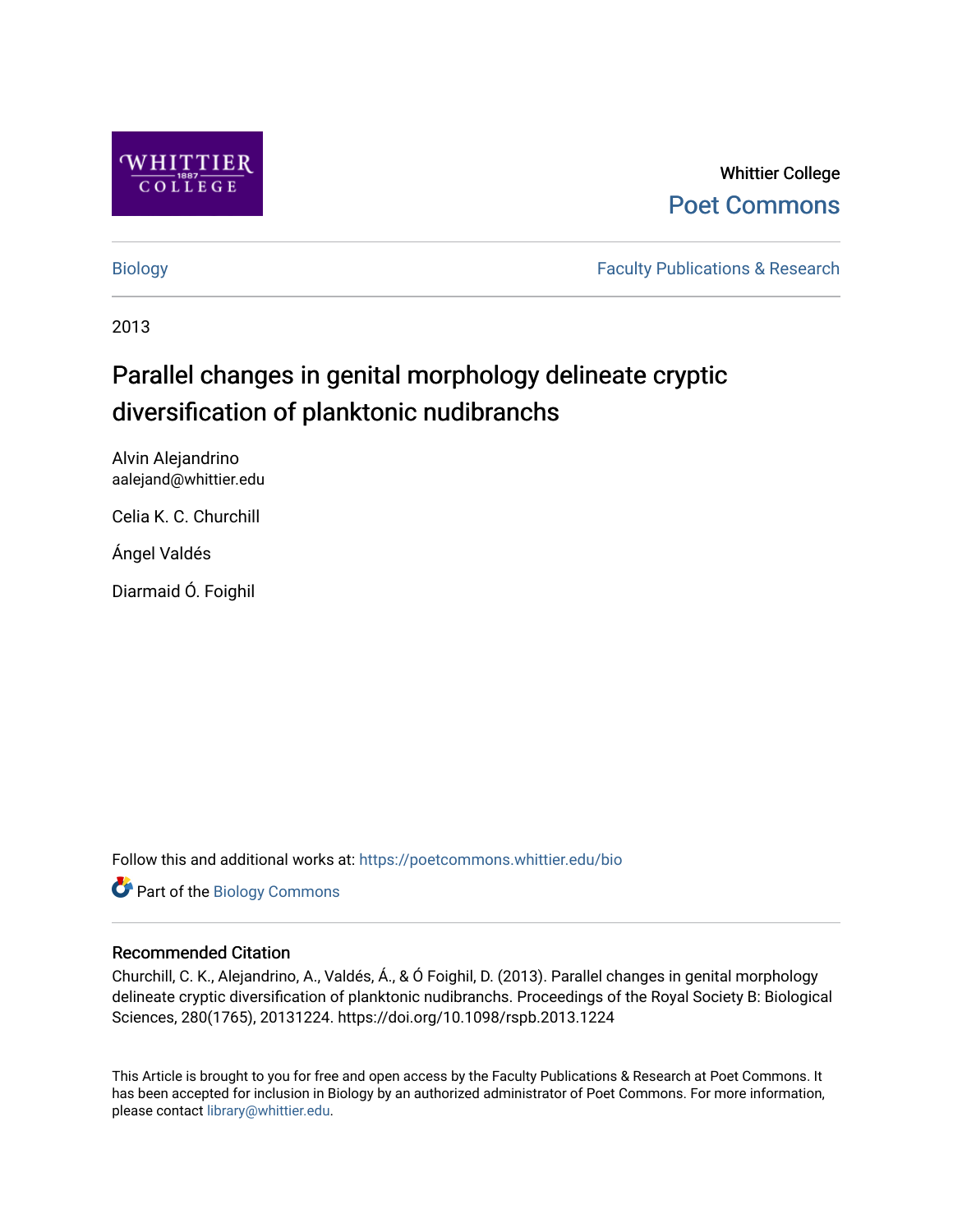

## rspb.royalsocietypublishing.org

# Research



Cite this article: Churchill CKC, Alejandrino A, Valdés Á, Ó Foighil D. 2013 Parallel changes in genital morphology delineate cryptic diversification of planktonic nudibranchs. Proc R Soc B 280: 20131224.

http://dx.doi.org/10.1098/rspb.2013.1224

Received: 15 May 2013 Accepted: 10 June 2013

### Subject Areas:

evolution

#### Keywords:

neuston, open ocean, speciation, cryptic species, Glaucinae, Glaucus

#### Author for correspondence:

Celia K. C. Churchill e-mail: [celia.churchill@gmail.com](mailto:celia.churchill@gmail.com)

† Present address: Marine Science Institute, University of California, Santa Barbara, Santa Barbara, CA 93106-6150, USA. ‡ Present address: Department of Ecology, Evolution, and Organismal Biology, Iowa State University, 201D Bessey Hall, Ames, IA 50011, USA.

Electronic supplementary material is available at<http://dx.doi.org/10.1098/rspb.2013.1224> or via<http://rspb.royalsocietypublishing.org>.



# Parallel changes in genital morphology delineate cryptic diversification of planktonic nudibranchs

# Celia K. C. Churchill<sup>1,†</sup>, Alvin Alejandrino<sup>2,‡</sup>, Ángel Valdés<sup>2</sup> and Diarmaid Ó Foighil<sup>1</sup>

<sup>1</sup>Museum of Zoology, Department of Ecology and Evolutionary Biology, University of Michigan, 1109 Geddes Avenue, Ann Arbor, MI 48109-1079, USA

2 Department of Biological Sciences, California State Polytechnic University, 3801 West Temple Avenue, Pomona, CA 91768, USA

The relative roles of geographical and non-geographical barriers in the genesis of genetic isolation are highly debated in evolutionary biology, yet knowing how speciation occurs is essential to our understanding of biodiversity. In the open ocean, differentiating between the two is particularly difficult, because of the high levels of gene flow found in pelagic communities. Here, we use molecular phylogenetics to test the hypothesis that geography is the primary isolating mechanism in a clade of pelagic nudibranchs, Glaucinae. Our results contradict allopatric expectations: the cosmopolitan Glaucus atlanticus is panmictic, whereas the Indo-Pacific Glaucus marginatus contains two pairs of cryptic species with overlapping distributions. Within the G. marginatus species complex, a parallel reproductive change has occurred in each cryptic species pair: the loss of a bursa copulatrix. Available G. marginatus data are most consistent with non-geographical speciation events, but we cannot rule out the possibility of allopatric speciation, followed by iterative range extension and secondary overlap. Irrespective of ancestral range distributions, our results implicate a central role for reproductive character differentiation in glaucinin speciation—a novel result in a planktonic system.

# 1. Introduction

Open-ocean planktonic communities confound evolutionary paradigms. They are composed of vast, passively drifting populations that span enormous geographical ranges [\[1,2\]](#page-5-0). Yet, in the absence of geographical barriers, regional populations and cryptic species abound [\[2](#page-5-0),[3\]](#page-5-0). How is pelagic biodiversity generated? Proposed speciation mechanisms in pelagic sibling species complexes are essentially variations on two classic themes: the geographical isolation of populations (allopatry) or nongeographical genetic isolation mechanisms (non-allopatry) [[3,4](#page-5-0)]. The greatest obstacles to testing these hypotheses are sampling limitations for representative collections of cosmopolitan groups, and a related paucity of morphological data for marine taxa, leading to difficulty identifying species [[5,6](#page-5-0)].

The marine neuston, the community of organisms associated with the ocean's air–water interface [[7\]](#page-5-0), is a promising system for investigating planktonic speciation mechanisms. In warm-water subtropical gyre systems, the base of the neustonic food chain is formed by a mutualism involving photosymbiotic dinoflagellates (zooxanthellae) and their porpitid cnidarian hosts [\[8\]](#page-5-0). The porpitids are preyed upon by two co-occurring gastropod mollusc lineages: the bubblerafting snail family Janthinidae [[9](#page-5-0)] and the nudibranch subfamily Glaucinae [[10\]](#page-5-0).

Glaucinin nudibranchs are the only truly pelagic members of their predominantly benthic suborder, Aeolidina [\[10](#page-5-0)]. They are highly specialized for this unusual lifestyle, floating upside-down at the subtropical ocean surface by trapping gulps of air in their modified, muscular stomachs [\[10](#page-5-0)]. After a planktotrophic larval stage, juveniles develop as simultaneous hermaphrodites. Mated adults release strings of egg capsules either into the sea or attached to a solid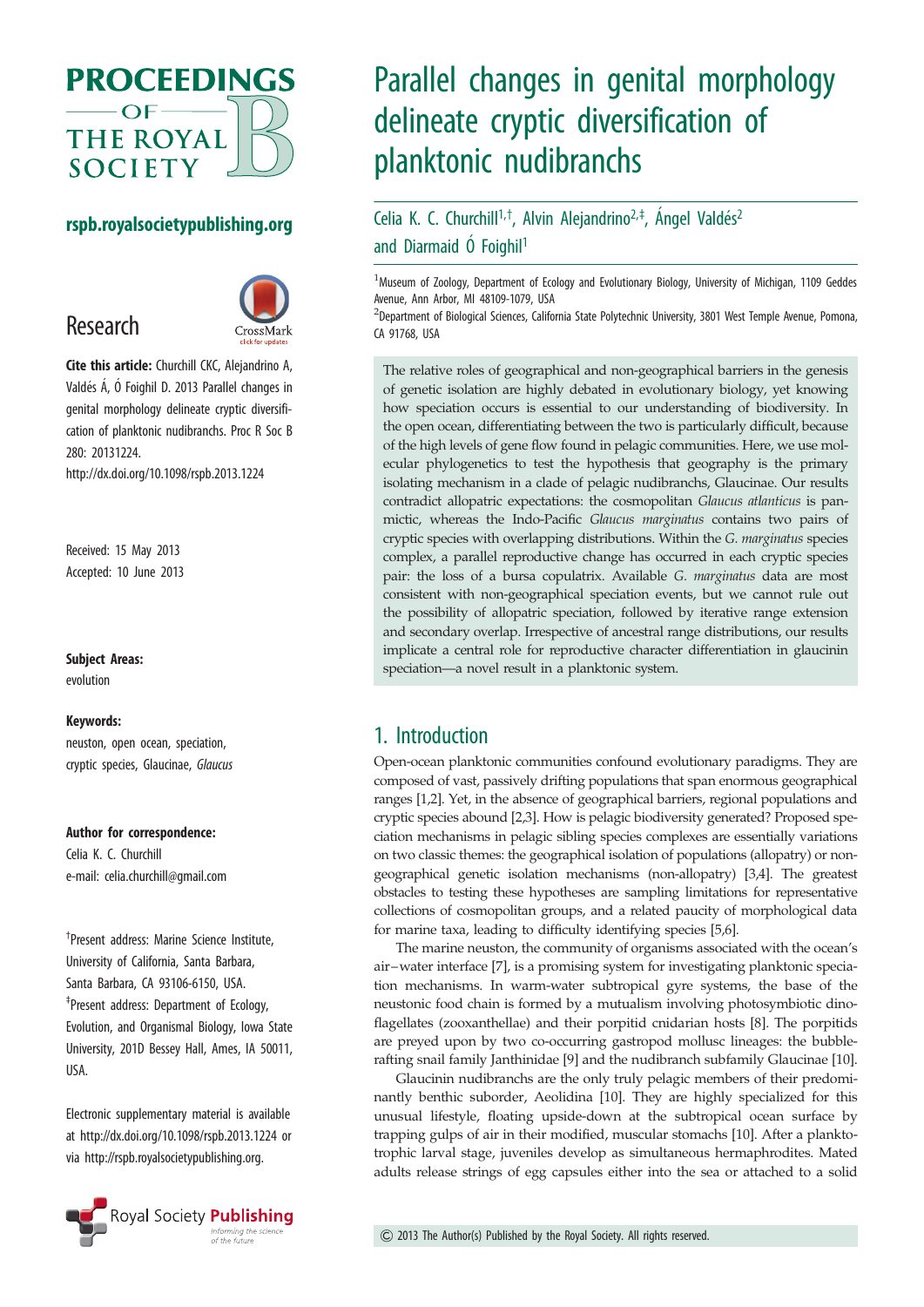2

<span id="page-2-0"></span>

Figure 1. Biogeography and genetic structuring of two Glaucus morphospecies. (a) Ranges and sampling map of cosmopolitan G. atlanticus and Indo-Pacific G. marginatus. Sampling locations are represented on the map by circles (G. marginatus) and squares (G. atlanticus), which are colour-coded by molecular lineage. Five subtropical gyre systems are labelled: NA, North Atlantic; SA, South Atlantic; NP, North Pacific; SP, South Pacific; In, Indian. (b) Bayesian consensus phylogram of Glaucus clade based on four molecular markers (nuclear 28S rRNA and Histone-H3; mt 16S rRNA and COI; total of 2921 aligned nucleotides). Statistical support percentages are shown on internal branches; Bayesian posterior probabilities precede maximum-likelihood bootstrap values. Asterisks indicate values of 100. Individuals are colour-coded by subtropical gyre system. Absence (-bc) of the bursa copulatrix is coded in red on the topology. Photographs of the two morphospecies are above the topology (scale bars, 1.0 cm). Four cryptic lineages of G. marginatus are denoted by coloured circles and letters: A, Indo-Pacific: B. South Pacific: C. Eastern North Pacific; D, Central North Pacific.

surface (e.g. prey item, driftwood), from which larvae emerge after three days [\[10](#page-5-0)]. Glaucinae contains a single genus, Glaucus, which is thought to include two valid species, Glaucus atlanticus and the considerably smaller Glaucus marginatus [[10](#page-5-0)]. Their geographical distributions differ: G. atlanticus is circumtropical (figure 1a), whereas G. marginatus has only been reported in the Pacific basin [[10\]](#page-5-0) and the Indian Ocean (this study; figure 1a; electronic supplementary material, table S1). The overlapping but distinct ranges of these two congeners present an opportunity to test the effect of geography on genetic structuring and speciation: if isolation by distance is the primary driver of speciation, then G. atlanticus, the cosmopolitan species, should have more pronounced regional genetic structuring and/or cryptic species. Using a global collection of neuston from five years of sampling, we test this hypothesis in a molecular phylogenetic framework.

# 2. Material and methods

### (a) Sample collection

Glaucus spp. were collected as part of a global sampling effort of neustonic taxa via neuston tow and beach collection (see figure 1 and electronic supplementary material, table S1). Benthic aeolids were collected via scuba or snorkel, or from tidepools (Los Angeles County Museum and California Polytechnic State University samples), or loaned from museum collections (see the electronic supplementary material, table S2). All tissues were

fixed and preserved in greater than or equal to 70% ethanol. Glaucus spp. were identified by external morphology [\[10\]](#page-5-0).

#### (b) DNA extraction, amplification and sequencing

Whole genomic DNA was extracted from one to five cerata, specimen size permitting, using the EZNA Mollusc DNA Kit (Omega Bio-Tek) or the DNEasy Blood and Tissue Kit (Qiagen). A total of 2921 aligned nucleotides were amplified from four molecular markers. One thousand three hundred and ninety-one nucleotides of nuclear 28S rRNA (DI–DIII) were amplified either by using the primer pair 28SF4/28SR1 (named primer pairs are in the format  $5'/3'$ ) [\[11\]](#page-5-0) or by pairing the previous primers with the internal aeolid-specific primers D23Faeolid (5'-GAAAGTTTGAGARTAGGWC-3') and D4RBaeolid (5'-CGYCR GACTCCTTGGTCCGTGT-3'), whose positions correspond to previously published primers D23F/D4RB [[12\]](#page-5-0). All 28S amplifications were performed with an annealing temperature of  $50^{\circ}$ C. Three hundred and twenty-eight nucleotides of nuclear Histone-H3 were amplified using universal primers HexAF/HexAR [[13](#page-5-0)] and an annealing temperature of  $53^{\circ}$ C. Five hundred and fortyfour nucleotides of mitochondrial (mt) 16S rRNA were amplified using universal primers 16Sar/16Sbr [\[14\]](#page-5-0) and an annealing temperature of 49°C. Six hundred and fifty-eight nucleotides of mt COI were amplified using universal primers LCO1490/ HCO2198 [[15](#page-5-0)] and an annealing temperature of  $45^{\circ}$ C. All PCRs followed a general protocol: initial denaturation  $(95^{\circ}C, 2 \text{ min})$ ; 35 cycles of (94°C, 30 s;  $X$ °C, 30 s 72°C, 1 min); final elongation (72 $\degree$ C, 5 min), where X = annealing temperature. After verifying the size of amplified fragments via gel electrophoresis, PCR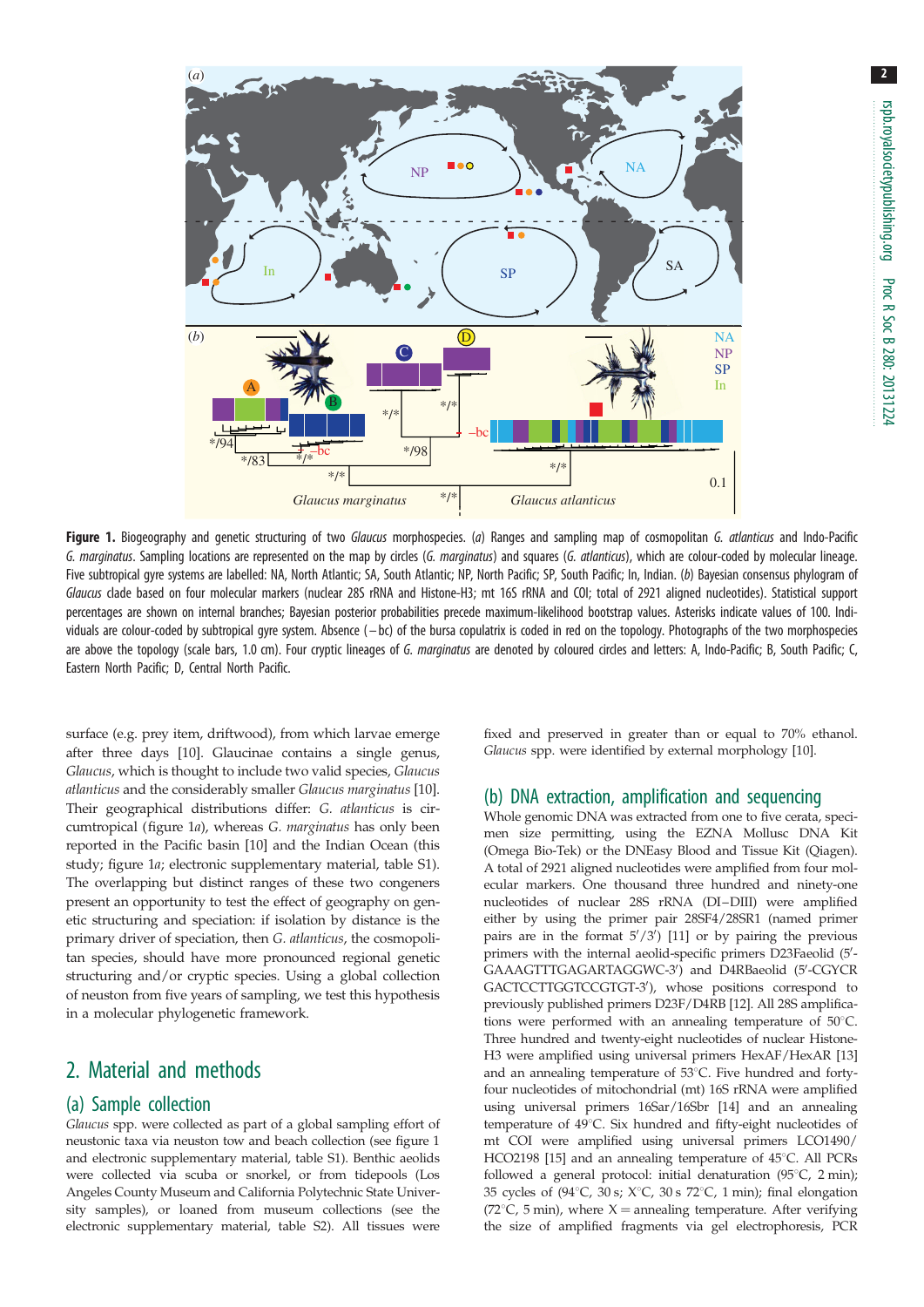3

products were sequenced directly using an ABI 3730xl (Applied Biosystems, Inc.) automated sequencer by the University of Michigan DNA Sequencing Core. Sequences were aligned using CODONCODE ALIGNER v. 3.7.1.1 (CodonCode Corporation) and verified by eye. Accession numbers for all sequences generated for this study are listed in electronic supplementary material, table S2.

#### (c) Phylogenetic analyses

Best-fit models of nucleotide substitution were selected statistically by Bayesian information criterion (BIC) in JMODELTEST v. 0.1.1 [\[16,17](#page-5-0)] for each molecular marker: nuclear 28S rRNA  $(TIM3 + I + \Gamma)$  and Histone-H3  $(TIM2 + I + \Gamma)$ , mt 16S rRNA (TPM3uf + I +  $\Gamma$ ) and COI (TIM1 + I +  $\Gamma$ ). Bayesian phylogenetic analysis was conducted in MRBAYES v. 3.1.2 [\[18\]](#page-5-0) (four chains, 10 million generations) with a concatenated dataset; the model of nucleotide substitution chosen was the closest approximation to the BIC best-fit model available in MRBAYES (GTR  $+$  $I + \Gamma$ ). Convergence was estimated by plotting the average sums of split frequencies every 1000 generations. Bayesian posterior probabilities were calculated after a burn-in of 25%. Maximum-likelihood (ML) phylogenetic analysis was conducted in GARLI v. 2.0 [\[19\]](#page-5-0), using the BIC best-fit models of nucleotide substitution for respective markers (partitioned model) and default settings. To ensure tree searches did not become trapped in local optima, five separate ML analysis repetitions were run. Final log-likelihood scores between the five runs differed by less than 0.4 lnL. The best ML tree from all runs and the Bayesian consensus phylogram had identical topologies. ML bootstrap searches were performed using GARLI (300 replicates) and assembled with PAUP\* v. 4.0 [\[20\]](#page-5-0).

#### (d) Anatomical and histological examination

Ethanol-preserved specimens (at least 12 of G. atlanticus and of each G. marginatus lineage except D, Central North Pacific,  $n = 6$ ) were morphologically characterized using either anatomical dissection or histological examination. All of the specimens so examined were sexually mature, as revealed by the presence of a fully developed female gland complex, the last part of the nudibranch reproductive system to develop [[21\]](#page-5-0). See electronic supplementary material, note S1 for a functional description of the complex, hermaphroditic glaucinin reproductive system.

Dissected individuals (greater than or equal to 10 of G. atlanticus and of each G. marginatus lineage except D, Central North Pacific,  $n = 4$ ) had a transverse incision made on their dorsal side at the level of the first anterior ceratal cluster. The incision inevitably punctured the gastric cavity, which is hyperinflated when animals are fixed in ethanol, often causing the penis to evert. The incision continued to the right side, under the right ceratal cluster, to the ventral foot and posteriorly around the gonopore. Once the gonopore was freed of the outer body wall, the posterior diverticulum of the digestive gland was unwrapped from the ovotestis, and the entire reproductive system was removed, studied and photographed (with all or part of the ovotestis removed) using a Leica DFC300 digital camera with Z-stacking focus (see the electronic supplementary material, figure S1).

Two individuals each of the five Glaucus lineages (G. atlanticus and G. marginatus A–D) were characterized histologically at the University of Michigan Medical School Microscopy and Image Analysis Laboratory (MIL) Biomedial Research Core Facility. Specimens were processed using a Leica ASP 300 paraffin tissue processor and embedded in paraffin using a Leica Tissue-Tek paraffin embedding station. Serial transverse and sagittal plane sections were cut at  $5-7 \mu m$  using a Leica 2155 rotary paraffin microtome. Sections were mounted and stained with haematoxylin and eosin. Slides were viewed with an

Olympus BX-51 upright light microscope and photographed with an Olympus DP-70 high-resolution digital camera (see the electronic supplementary material, figure S2).

### 3. Results and discussion

[Figure 1](#page-2-0)b shows a detail of the first molecular phylogeny including Glaucus spp. and representatives of 16 other aeolid genera (see the electronic supplementary material, table S2, and figure S3 for the complete analysis). Our results contradict hypothesized geographical expectations: the global species, G. atlanticus, exhibits no evidence for cryptic species or trenchant genetic structuring, but the Indo-Pacific congener, G. marginatus, contains four distinct cryptic lineages forming two robust clades with overlapping distributions [\(figure 1](#page-2-0)b). One of the four cryptic lineages (A) spans all three Indo-Pacific gyres and has a South Pacific sister lineage (B). The other two cryptic sister lineages (C, D) were encountered only in North Pacific samples.

Although our molecular phylogenetic results [\(figure 1](#page-2-0)b) are consistent with the presence of a cryptic species complex within the G. marginatus morphospecies, they stem from variation in the two mitochondrial markers (mt 16S recovers G. marginatus lineages A–D; mt COI recovers A, C, D), not from the more conserved nuclear gene fragments (see the electronic supplementary material, figures S3 and S4 for details). Unlike many pelagic taxa [\[3,6](#page-5-0)], for which morphological data are unavailable, aeolid nudibranch morphology (including Glaucus spp.) has been studied in detail [\[10,21](#page-5-0)–[27](#page-5-0)]. To test for anatomical corroboration that these four G. marginatus mt molecular clades represent cryptic morphospecies, we identified three anatomical areas most likely to differ in cases of recent speciation: external morphology, the chitinous feeding structures (radulae and jaws) and the reproductive system. Using dissections and histology, we compared the morphologies of at least 12 representatives of each lineage except clade D  $(n = 6)$ . We did not find any consistent differences in either external or radular morphologies; however, in dissections (see the electronic supplementary material, figure S1) and in histological sections (see the electronic supplementary material, figure S2) of the reproductive system, we found one morphological character that is consistently lineage-specific among each sister species pair: the presence or the absence of a bursa copulatrix [\(figure 2;](#page-4-0) see electronic supplementary material, note S1 for functional description of glaucinin reproductive system). The bursa copulatrix is a blind-ending epithelial sac immediately proximal to the vaginal opening, which functions in short-term exogenous sperm storage [[21,22\]](#page-5-0) and may also have a gametolytic function; but this function was not observed in G. atlanticus [[23](#page-5-0)] or Glaucus spp. (this study). It is present in G. atlanticus and in two (A, C) of the four G. marginatus cryptic lineages (electronic supplementary material, figures S1 and S2). Coding the gain/loss of the bursa copulatrix on our tree topology ([figure 1](#page-2-0)b) shows that members of each cryptic G. marginatus tip clade differ in the presence/absence of this structure, and that the two cryptic lineages (B, D) lacking the bursa copulatrix have lost it independently. Loss of this structure has been previously observed in phylogenetically derived species of aeolids [\[21\]](#page-5-0), and its presence/absence has been shown to be a species-delimiting character in nudibranchs, not an indication of the state of sexual maturation [\[21,24\]](#page-5-0). On the basis of this morphological corroboration of the molecular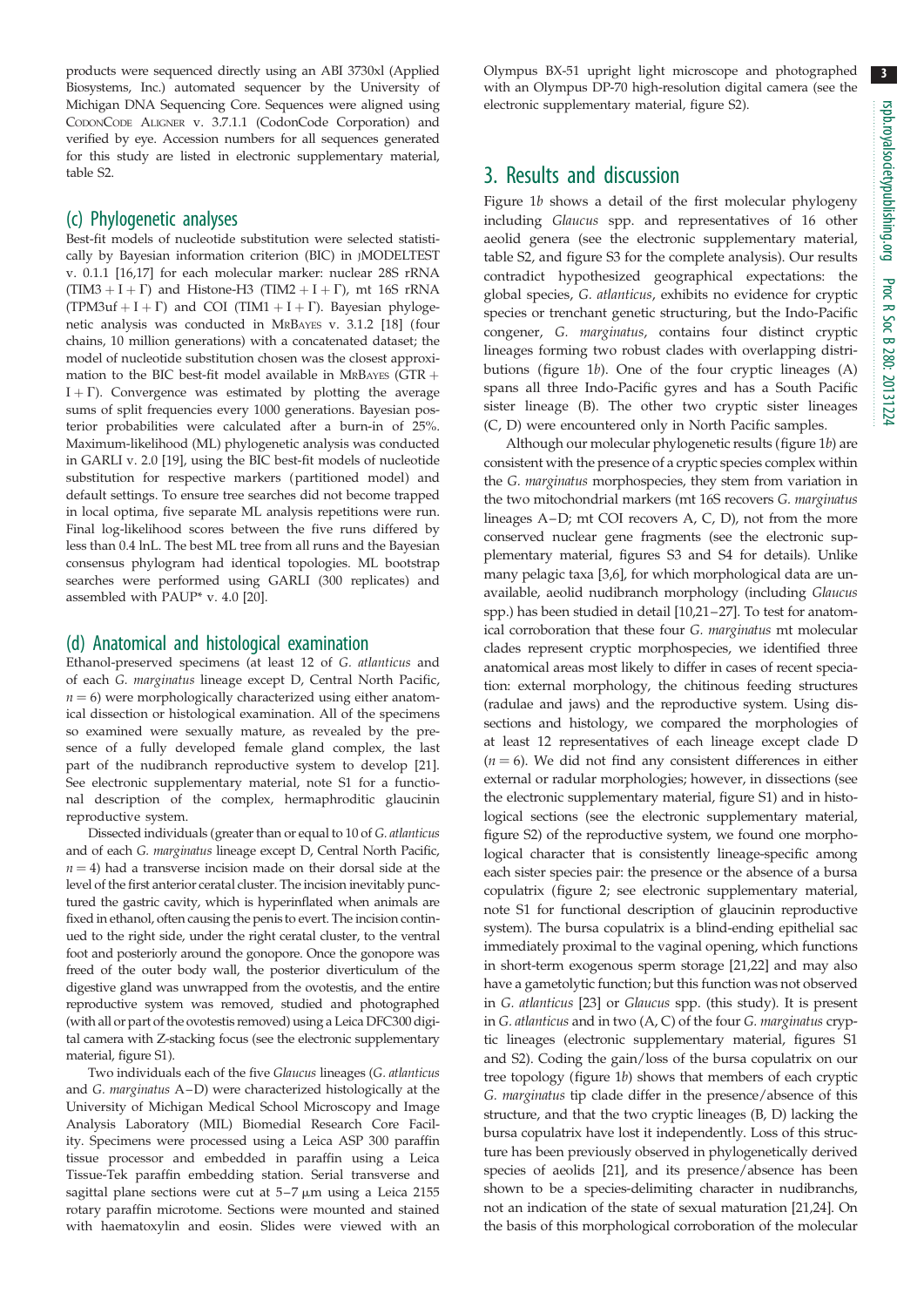<span id="page-4-0"></span>

Figure 2. Two reproductive morphologies in the G. marginatus cryptic species complex. (a) Ventral view of G. marginatus mating pair (unassigned cryptic species from Queensland, Australia) engaged in reciprocal copulation via everted, intertwined penes. A dashed red box drawn on one individual indicates the approximate position of the internal reproductive system. Topology of Glaucus clade is inset. (b) Diagrammatic representation of glaucinid reproductive system (with inverted penis) based on dissections and histology (see the electronic supplementary material, figures S1 and S2). The bursa copulatrix (bc) is highlighted with red letters and blue shading, and colour-coding indicates presence (G. atlanticus, G. marginatus A and C) or absence (G. marginatus B and D). Diaulic branching of the distal ampulla is indicated by male and female gender symbols. am, ampulla; bc, bursa copulatrix; cgl, capsule gland; fgc, female gland complex; gp, gonopore; hd, hermaphroditic duct; megl, membrane gland; mugl, mucus gland; ot, ovotestis; ov, oviduct; pn, penis; ps, prostate; rs, receptaculum seminis; vg, vagina. Scale bars: (a) 1.0 cm, (b) 1.0 mm.

data, we conclude that the four cryptic G. marginatus lineages have speciated.

Our results show that in Glaucinae, a nominal taxon's geographical range is a poor predictor of its degree of genetic structuring or of its propensity to form cryptic species complexes. Both pairs of G. marginatus sister taxa co-occur in at least one gyre system [\(figure 1\)](#page-2-0), a distribution pattern consistent with sympatric speciation origins. Nevertheless, we lack precise information on the actual geographical ranges of all four cryptic taxa (e.g. G. marginatus was unrecorded from the Indian Ocean prior to this study, and we do not know how stable these individual ranges are over evolutionary time scales). We therefore cannot rule out the possibility of allopatric or parapatric speciation, followed by iterative range extension and secondary overlap.

The loss of a bursa copulatrix in parallel G. marginatus clades is of particular interest because rapid divergence in genital morphology has long been considered an evolutionary result of selection [\[28](#page-5-0),[29\]](#page-5-0), and this repeatedly evolved internal reproductive apomorphy is the only morphological change we observed among the two pairs of cryptic sister species. It may have served as the underlying speciation mechanism in both cases, and we hypothesize that sexual selection for different mating behaviours may be involved in maintaining sympatric (within same subtropical gyre system) sister G. marginatus lineages. If this hypothesis is correct, it would argue against an allopatric speciation scenario because it is difficult to envisage how one member of each cryptic sister species pair could have independently lost this reproductive structure in the absence of a unified mechanism of selection.

Glaucinid copulation requires participants to align their ventral surfaces, evert and intertwine their penes, and reciprocally transfer sperm to their partner's genital aperture (figure 2) [\[25](#page-5-0),[26\]](#page-5-0). One study has documented highly distinctive mating behaviours in G. atlanticus versus G. marginatus. Coitus in the former involves a penial spine and is much more prolonged (43-59 min) than in G. marginatus (50-70 s; unknown cryptic lineage sampled off Sydney, Australia) [[26\]](#page-5-0). The behavioural consequences of losing a bursa copulatrix have not been studied in nudibranchs [[21,22\]](#page-5-0), and it is unknown if all four G. marginatus cryptic species share an abbreviated mating behaviour. We hypothesize that the presence or the absence of a bursa copulatrix at the genital aperture does affect mating behaviour between G. marginatus lineages by changing the mechanics of penial insertion. The effects of any changes in mating mechanics may be greater in glaucinins, who must copulate while drifting, versus their benthic counterparts [[26\]](#page-5-0).

Our study adds support to the growing body of literature revealing the inadequacy of applying dispersal-limiting (i.e. terrestrial) speciation models in the open ocean [\[3](#page-5-0)–[6\]](#page-5-0), and is the first to reveal a specific, biologically driven isolating barrier in a planktonic group. It also provides new insights into the benthic evolutionary origins of the neustonic Glaucinae. Our gene trees consistently place Glaucus in an aeolidioidean clade with three other aeolid genera: Favorinus, Learchis and Hermosita (PP = 96;  $BS_{ML} = 72$ ; electronic supplementary material, figure S3). More extensive sampling is necessary to identify the benthic sister lineage of Glaucus; however, the ecology of Learchis poica is similar to Glaucus: it preys upon hydroids, and it lives associated with benthic sargassum algae, which may become detached and free-floating as a result of rough wave action [\[27](#page-5-0)]. Further research on benthic sister lineages and on the reproductive biology of the G. marginatus sister species complex is required to flesh out the evolutionary history of this remarkable neustonic nudibranch radiation.

Acknowledgements. We thank the following for their sampling assistance. USA: J. Lyczkowski-Shultz (Southeast Area Monitoring and Assessment Program) and R. Humphreys (Pacific Islands Fisheries Science Center) of the National Oceanographic and Atmospheric Administration; the students and crew of SEA Semester ([www.](http://www.sea.edu) [sea.edu](http://www.sea.edu)). Australia: P. Colman (Australian Museum); L. Beckley (Murdoch University); S. Slack-Smith and C. Whisson (Western Australian Museum). South Africa: R. van der Elst (Oceanographic